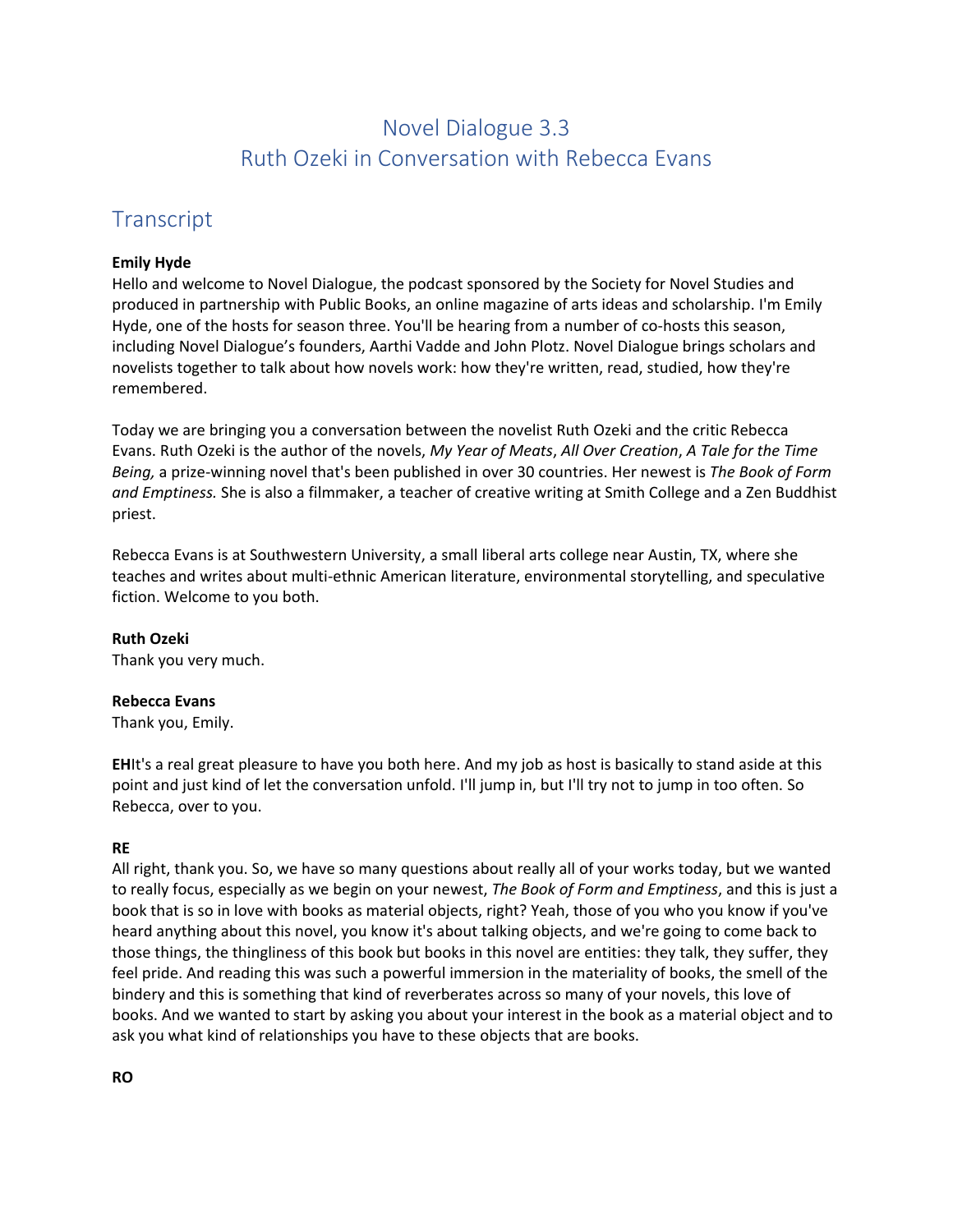Yeah, well you know I'm old, er. So you know my initial, you know experience with books you know was really that you know that books were material objects. I was, you know, I'm a pre digital being and you know and so, you know, I mean, I was raised in a family of scholars, and the house was filled with books. My mother used to take me to the to the public library frequently. She used to like to read you know, like women's magazines, but my father just wouldn't have them in the house, you know? So she would like to sneak off to the library to read them in the periodical section and she would take me down to the basement and leave me there, which is where the you know the children's books section was and so I just spent hours as a young child, you know, in the children's section and I just, I thought that books were the most marvelous things ever, you know. And I thought librarians were the most marvelous beings, as well. You know, they owned all of those books. They owned so many books that they were able to just lend them to you for free, you know, and that seemed really magical to me.

And I remember certain things like I remember being in elementary school and there was a little place in the library where my friend Jane and I used to hang out. And we had been given an assignment to write a poem, and we were both at that point, I think we must have been in like 7th grade or something, maybe 6th grade and we were both little beatniks, you know. And I remember somehow vaguely we were aware of things like fluxes and you know surrealist poetry, and so we tilted our heads to the side and started reading the titles of books you know in the stacks, and one of us would sort of read, and the other would write this down, just make a list of the titles. And I remember we both made kind of surrealist random fluxes poems, you know found object you know, found poems right with this, and turned them in. And of course, you know, our teacher was really impressed because they were so absurd and surrealist and weird. And I remember we felt we both felt really guilty like we had cheated, you know, terribly. But that's the kind of thing that you know was easy to do with, you know, with books as objects. I mean, there was a kind of physicality, and you know the physical relationship, you know, between us as bodies and these titles on the shelves, you know, was really palpable, right? So that was another kind of moment. I could go on and on like this for 45 minutes, I'm telling you, but I'll tell you one more story.

When I was in college, something similar happened, I got a job in the library for the summer putting those little anti-theft magnetics, you know, whatever sticks into the bindings of books, and I remember we had this kind of like a painters trolley, you know, because the stacks were very tall and so I had my own trolley with lots of these little magnetic slips and you know, I would sit on the trolley and my job was to take books off the shelf, right, so that's what I did and I had a notebook next to me and again, it was just this, you know the enjoyment of randomness and serendipity. I mean, not complete randomness, of course, because this was, I think it was probably the Dewey decimal system. But the idea that you know that there was a kind of randomness to browsability and so I would just come, you know, I would just you know, sort of take books down, and if they appealed to me, I would read a little bit right, or I would read a lot and then you know, move on and somehow the, you know, sort of it was my job to do this right? Well, not the reading part of it, but it was my job to take books off the shelf and I couldn't help but read them and so then there was, what happened was that you know the ideas started to accumulate and collide, right, and constellate and I remember the feeling, it was a wonderful feeling, of you know of these constellations kind of forming out of the collision of ideas and I had my own little notebook with me and I just remembered that whole summer just being so inspired to write stories out of the material that was, you know, that was colliding around and, you know, in my brain and on my little trolley.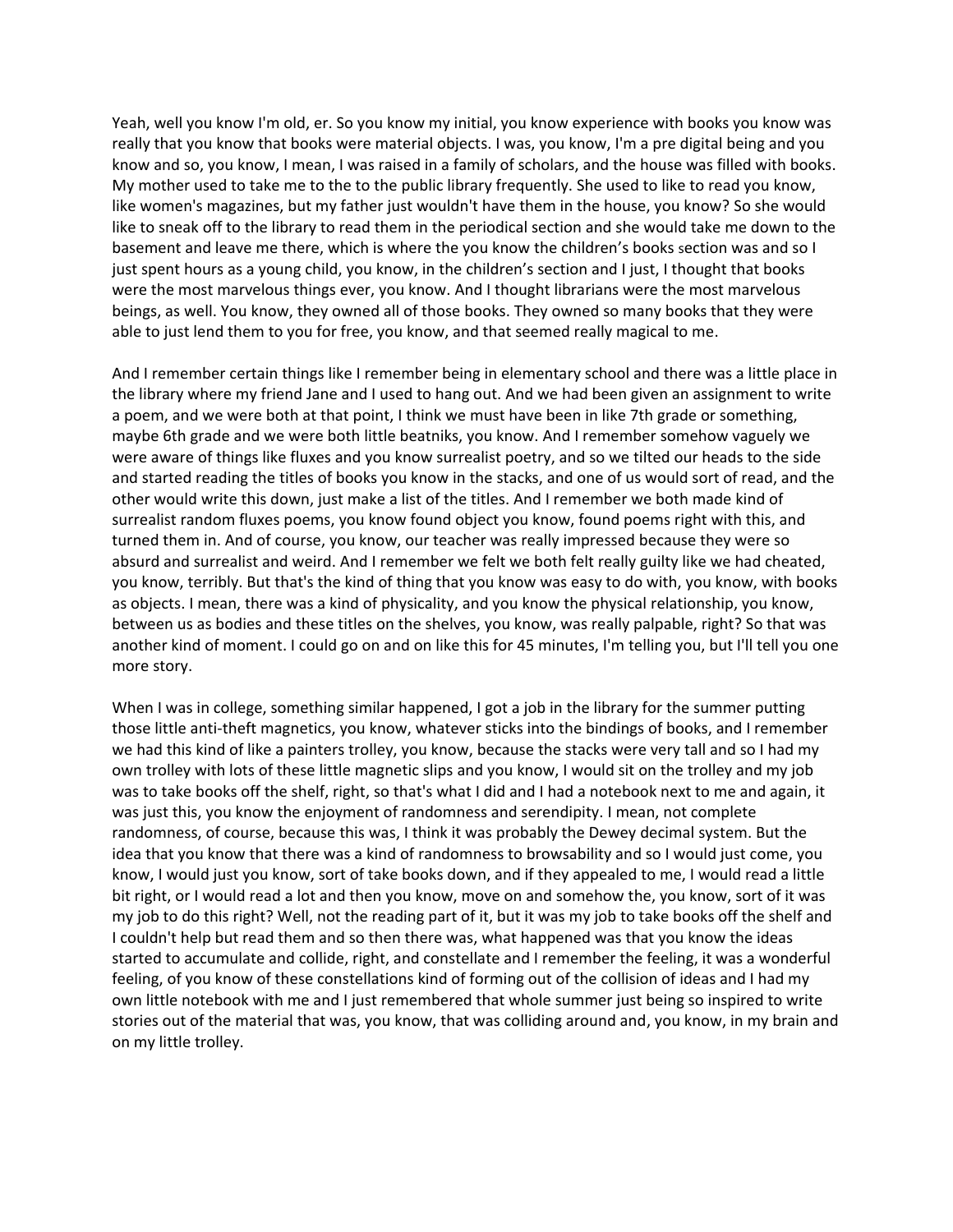So again, that could only really happen. Well, I mean, I suppose it could happen, you know, through digital searches, through, you know, search engines, but you know the algorithm controlling it was different, right? It wasn't Google, it was the Dewey Decimal system.

### **RE**

This is actually reminding me of an assignment that I often give students when they're first learning literary research with me. They, first of all, are always stunned to sort of learn that you can in fact, find a book, right, that materiality--

# **RO**

Right, right, right.

### **RE**

--is a surprise, and then I have an assignment sometimes where I ask them to use the catalog and all the search engines to locate the book that they think they want and then to go there and then to spend 15 minutes looking at the titles, one shelf up and one shelf down from that, right, and to say what grabs you? What conversations are you learning that you're part of? How you sense this order? Yeah, it's revelatory.

### **RO**

Yeah, yeah. It is revelatory, and I think the key phrase there was the book you think you want, right? Because I mean so much, you know, that's, you know, delightful about and inspiring about libraries, is that you find books that you didn't know that you wanted, right? And that's the thrill of it.

### **RE**

Absolutely. And that actually sort of brings us to our next question, which is sort of the mirror image question of the bookliness of books as this source of love in all of your novels, because as much as *The Book of Form and Emptiness* is, and it is this book about books, it's also a book that really adeptly embeds other kinds of forms and media. And this is, you know, when Emily and I were talking about this conversation, one of the things we both remarked on in your work is the way in which your novels perfectly capture all of these embedded digital forms, and sort of new media forms, whether it's the epistolary, whether it's footnotes, whether it's appendices, archivists, as we get in *The Book of Form and Emptiness*, some typographic things, and then, you know, you perfectly capture reality television all the way through that experience of Googling around, right? And it sort of made us want to speak with you about what your view is on the contemporary novel and its sort of quest to find shapes that are capable of including and embedding these kinds of media in the novel form. So thinking about what, how the novel is stretching and how your novels have grown around these kinds of need to capture a media ecology

# **RO**

Well, you know it's interesting because I don't actually think about that very much, because I never really studied contemporary fiction. Back when I was, you know, thinking about a career in academia, I was really eager to be a Shakespeare scholar, so you know very pre, right, pre all of this.

But then one thing led to another, you know, back when I was, I mean, I'll mention this just because I think it's interesting, you know, back when I was in college, you know a person who looked like me was not really encouraged to go into Shakespeare studies, you know, that was reserved for a, you know, a different gender and a different, you know, racial person. And so what I was encouraged to do,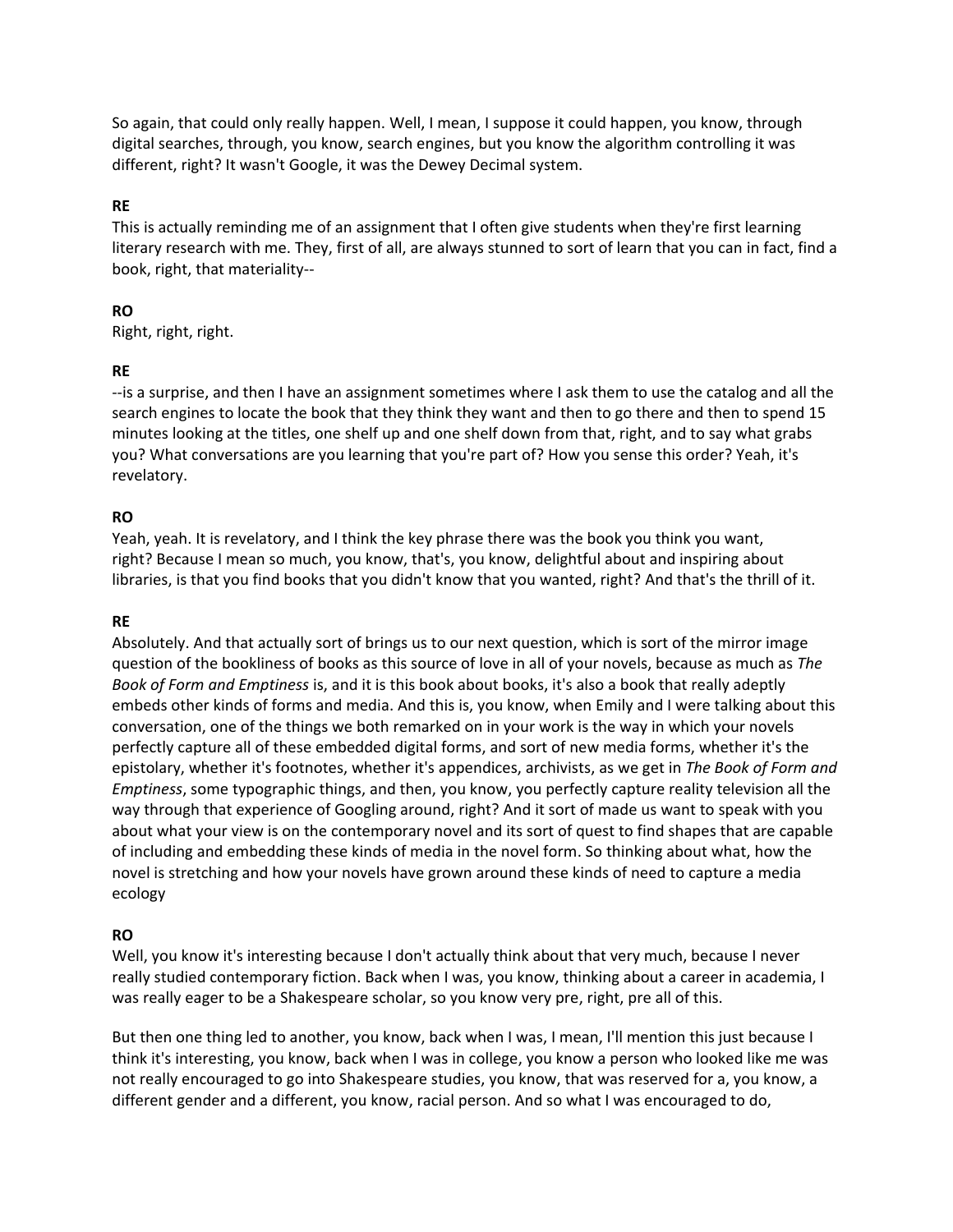however, was to do comparative literature right. And that, you know, I was advised to study Japanese literature, and you know, then I could compare it to you know Shakespeare.

### **RE**

For some reason we think you'd be well fitted, well suited, for this field.

### **RO**

Yes, right, exactly it's like you know I kind of, I fit the racial profile there. And so I tried, you know, but I just was never, as you know, excited. I mean, I love Japanese literature and I was studying Zeami who was a, you know, a Noh playwright, at the time, but I sort of lost interest and in any case, as a result of this kind of losing of interest, I ended up in New York. This is, you know, years later, looking for a job and there weren't a lot of jobs available to you know somebody who had a kind of passing knowledge of classical Japanese literature, so I ended up getting a job in the film business, you know, just because of people I knew, you know, so I got a job as a, well first as a storyboard editor, a storyboard artist for a film called *Mutant Hunt*. I started, you know, I kind of went into film that way. I got into film, the film business and I got into, you know the, you know art department first, but little by little kind of worked into, worked my way into documentary. I did reality TV, you know, and most of this was in Japan where I was, I was living in New York, but it was Japanese productions. I did advertising and that's really where I learned to tell stories right?

And so my, I think my writing is very, you know, influenced by you know the experience I had in the editing room. I mean I know that I use a lot of, you know, I use sort of the equivalent of montage, for example, right? I use text as evidence, right? So I'll use sort of primary source, you know, I mean, it's fake primary source, but you know that's because I'm a novelist and I make stuff up. But you know, primary source materials like you know in a kind of an evidentiary way like you know emails, or faxes, or you know, I know that I, you know, that my, you know, the way that I move a narrative through time, you know, through its kind of narrative chronology is very visual, so I, you know, I'm aware as I'm writing that I'm changing camera angles or that, you know, that I'm changing frame size. Or, you know that I'm using, you know, sort of the equivalent of a voice over narration. You know all of these things are, you know, they come from my film background.

I remember in the early days when I was trying to write a novel before, you know, I knew about film technique, that, you know, I did not know how to move a story through time, you know. And so a character, would, you know, enter the room, you know, on one side of the room and would need to kind of get across the room to the other side where the action was happening. And I literally didn't know how to make that happen, so I would watch the, I would follow the character walk across the room, right. Now this does not make for gripping narrative, right? And I didn't understand that there were ways to do this right. Until, I finally, you know, spent, I finally got into the editing room. I was finally entrusted, you know, to direct and edit, and that's where I really learned, you know how to do this because, and this was for television, and television is a very fast paced, impatient medium, you know. So if you don't grab your viewer right, you know, in the first 30 seconds literally you know, then, you know, the person would probably change the channel. So, in any case, all this to say that all of the techniques that you're talking about I think, are you know things that I learned in film.

#### **RE**

Speaking of things changing, one of the, I will say that the I think the reason that Emily initially reached out to invite me to have this conversation and sort of the frame of this episode was thinking about environmental storytelling, in particular. And this is, you know, this seems to me to be a moment in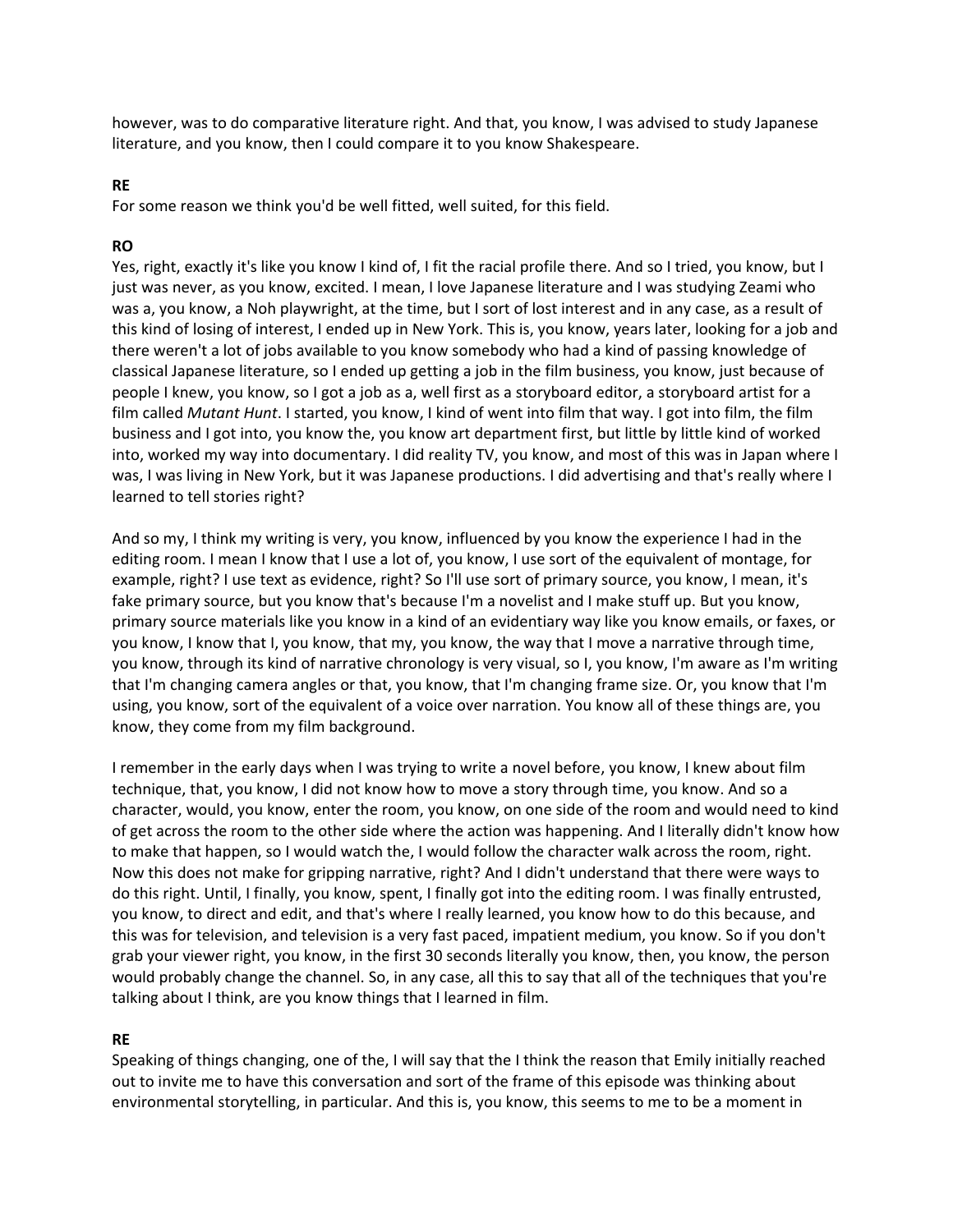which many writers are, and I'm saying this in scare quotes, "writing their climate novels" in a certain way.

# **RO**

Oh God yeah, I know, I know.

# **RE**

Yeah, and it feels like this odd moment in which people are finally perhaps realizing that you can't write about the contemporary world and not be writing about the environment and the climate.

# **RO**

Obviously!

# **RE**

Well, you'd think so, and your work does make that clear, but it does seem like a new revelation, and to some degree or it's being framed as such.

# **RO**

Well, I think what's different is that science fiction writers have always been writing about dystopian, you know, climate change, whatever, you know. All the ways that humans can wreck a planet, you know, and that's been, you know, that's been part of the, you know, the science fiction genre for a very long time.

I think the difference is, is that you know, serious novelists, literary novelists have suddenly decided that it's not, what, it's not a sacrilege for a novelist to have, you know, a social conscience and a point of view, right? That, you know, I mean, this is something I've noticed for, you know, for quite a while. But I certainly know that when *My Year of Meats* came out, you know one of the main criticisms of it was that it was, you know that it was an agenda book, you know. What do you want people to, you know, what message does the book convey right? And it wasn't an agenda book, you know. It was a book that was based on my own experience and my own, you know, sort of, very deep questions about you know, about advertising, about capitalism, about meat, about you know all of the things that in fact I had, you know, actively participated in and felt quite remorseful about, you know so, but that's changed. I mean, that really has changed in the past, whatever it's been, 20 something years, that you know we're now, I think, you know, serious novelists can write books that have serious, you know social justice or environmental justice themes and not, you know, be accused of having an agenda that they're trying to, you know that they're somehow perverting the purity of the novel form in order to, you know, sort of slip their agenda into the unsuspecting minds of readers, you know.

# **RE**

Yeah, so it's sort of like we're disentangling the political from the polemical in the way that we--

# **RO**

Exactly, nicely put.

# **RE**

--that we establish elitism. I'm wondering, has your way of writing about the environments changed since *My Year of Meats* came out?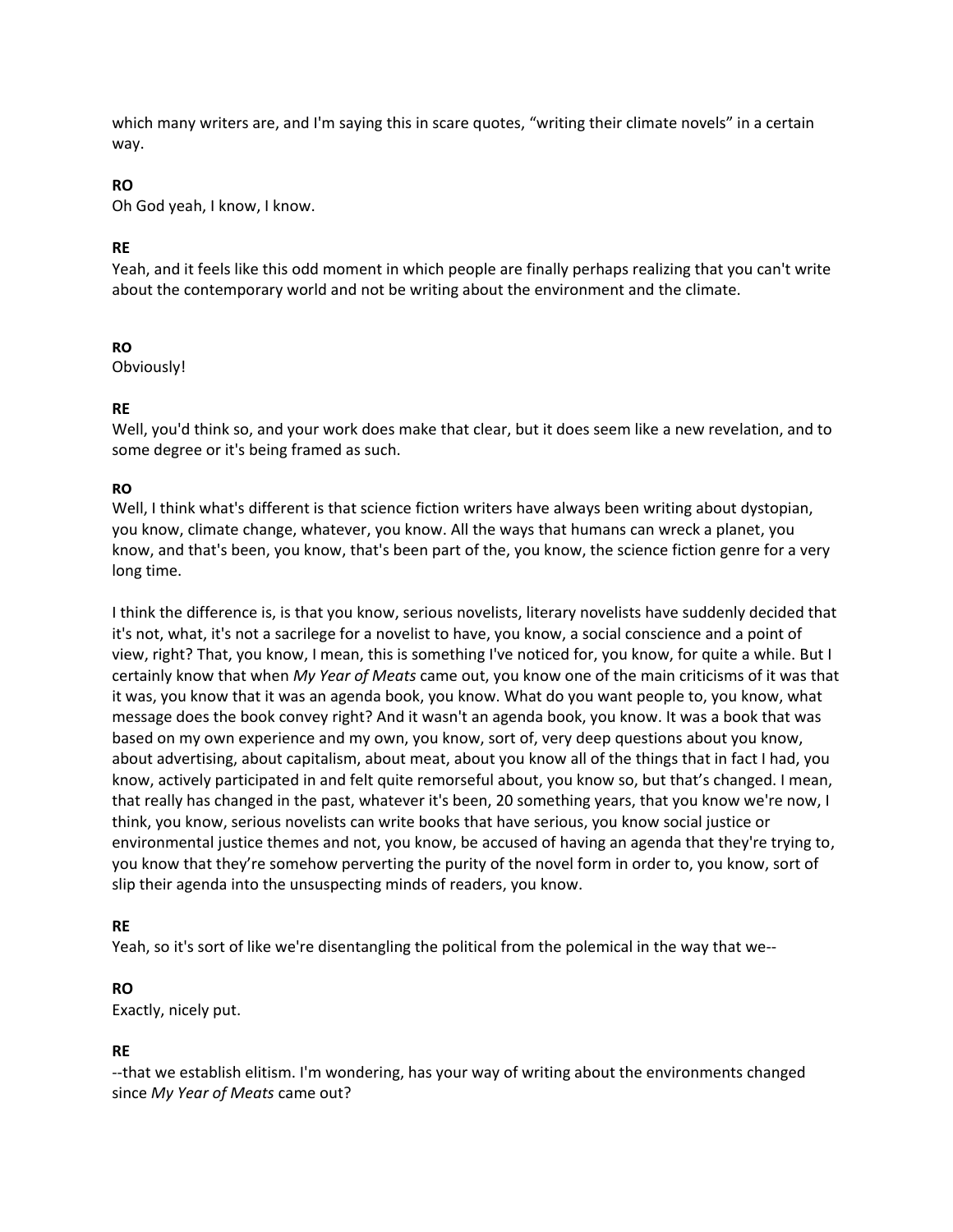### **RO**

Well, I think I you know *My Year of Meats* and *All Over Creation* were both, you know they were both books about the environment. They were books about agriculture, you know, they were books about, in particular, factory farming, so it was not just agriculture, but it was agri-business, you know. They were books about, you know about, but I think even more than that, they were books about representation, right? So *My Year of Meats* was, you know, yes, there was, you know meat and agri-business, but it was about television right? It was about the way issues are represented and reality is constructed and *All Over Creation* has a similar thing. Yes, it's about potatoes, you know, it's about you know about, you know biotech, you know genetic engineering. But it's also really it's about public relations. It's about PR and the way that these, you know, these issues are sold right? And in other words, both books are about capitalism, right? About the way capitalism controls representation and controls what is real, right? And so if there's a hyper object that you know that really you know, sort of ties the books together, it's that right?

And then I would go on to say that, you know, there was a kind of shift in my focus during, you know, the period between *All Over Creation* and *A Tale for the Time Being* where for various reasons, you know, that were mostly personal and had to do with sickness, old age and death, I shifted my you know attention to more to Buddhism, right and, but that is also about representation, right? And so you know, you know, it's very, I think the books about books, you know, again, you know, the you know, the hyper object here that contains it is this idea of representation and what is it, you know, how is our reality constructed? And what is it that we believe is real? And so *All Over Creation* and *The Book of Form and Emptiness* are really about the way that we construct our reality through, again, through language and through representation. And so this latest book, which is about things, right. I mean, it really is about supply chains, and you know, and about you know objects and how objects materialize, you know, and dematerialize.

#### **RE**

And there's this very real way in which this book offers really effortlessly, I mean, I'm sure it wasn't effortless in the writing, but--

### **RO**

It should look effortless though, so as long as it looks effortless, that's fine. I'm happy.

**RE** Sprezzatura, right?

### **RO**

Exactly, Sprezzatura is everything, right?

### **RE**

But it's got this apparently effortless, experientially effortless, you know, critique of the ways in which our things come to control us. But also with you know with the with Annabel's experience with thingliness in particular, but then also what I found to be just an incredibly tender account of how we can listen to the objects around us and I'm so interested in just digging in more on the things and how you think about things and how, I mean the bad version of the question is you know, how did this conceit come to you? How did this incredible idea of the talking thing? But I'm just sort of interested in thinking about what it means to give things voice.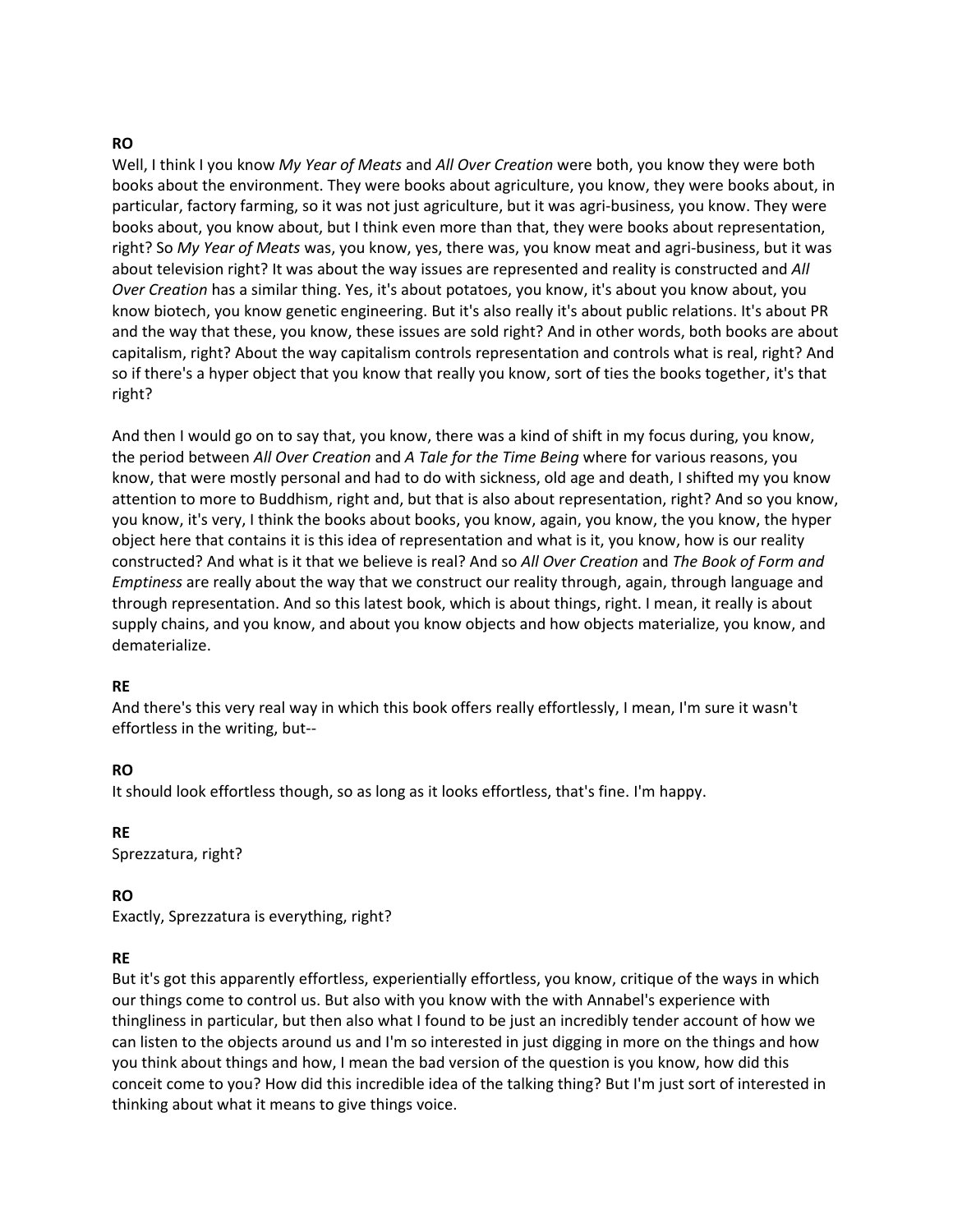#### **RO**

Sure, sure, sure. Well, you know, again, a constellation of different ideas, different influences you know all of these different kinds of things, you know, these ideas coming together and starting to constellate into, you know, the idea for the book. Certainly, part of this again, always is personal. My parents were both born in 20, sorry, my parents were born in 1914, okay 1914. So they grew up during the Depression and they were very thrifty people. They didn't own a lot of things, well by the end they did own, they did own a lot of things, but the point is that they didn't throw things out easily. Every, you know, piece of plastic wrap, every piece of tinfoil had to be, you know, sort of carefully washed and hung to dry, and then folded and saved for reuse. And you know and my mother was Japanese, so she had a lot of the things from her side of the family, things that you know that were unfamiliar and exotic in, you know, New Haven, CT, where I grew up. My father on his side, was he was an anthropologist specializing in, he was a Mayanist and also did work in Iroquoian languages, and so he had a lot of things that he'd been you know, given over the years, you know by the people he worked with, and so there were all of, again these things that were you know, unfamiliar and exotic in, you know, the context of New Haven.

And when, you know, so, so I'll give you a kind of an example. There was this box of polished stones that I remember from my early childhood, and they had been, you know, I think they must have been agates, and I'm not even sure what kinds of stones they were because I was too young to know, but they were sliced and polished and mounted to cardboard. And I just thought these were the most beautiful things. They were just precious gems, you know, and I played with them and arranged them, and you know, did all of those things that children do with special objects, they were magical objects. And years later I learned from my mother that these were stones that my grandfather, that her father, had collected in the desert in Santa Fe when he was interned during the war in a Department of Justice prison camp. And they must have had a rock polishing, you know, area there. And so he had, he would collect these stones and he would cut them and polish them. And so they, you know, here are objects that you know have stories inside them, and you know, unless you can hear them talk, you know they remain mute and the stories remain undiscovered.

When my parents had died, I am an only child so it was you know left to me to, you know, dismantle their lives and to you know, disperse their things, get rid of them somehow. And this was, you know, terribly challenging, it was very traumatic. It was very challenging and what I became aware of is how many things there were, whose stories I didn't know, and I remember thinking, if only these things could talk, right, you know, because I could just feel they were just, you know, sort of vibrating with story, but you know they were vibrant with story, but I didn't know and couldn't understand, couldn't hear what they were. So that was I think part of it. That was certainly a, you know, an important part of this.

The other thing, though, that you know that you know I suppose, just being raised by a Japanese mother, there was a certain approach to objects that I learned from her and that, you know, it was just a kind of respect for certain things, right? A respect for certain objects, it was a way of doing things. For example, you would never close a cupboard with your foot, right? You would never kick something out of the way. That would be disrespectful to the object, right? It would be disrespectful to the, you know, to the cupboard door.

And certainly in Zen Buddhism we spend a lot of time taking care of objects, right, and it's even more intense in and more of a thing in Shintoism because Shintoism is an animistic religion right? And so objects become very, very important. So, for example, in a, you know, there's a tradition, an old tradition, a way of taking care of broken pins and needles, you know, because back in the olden days, of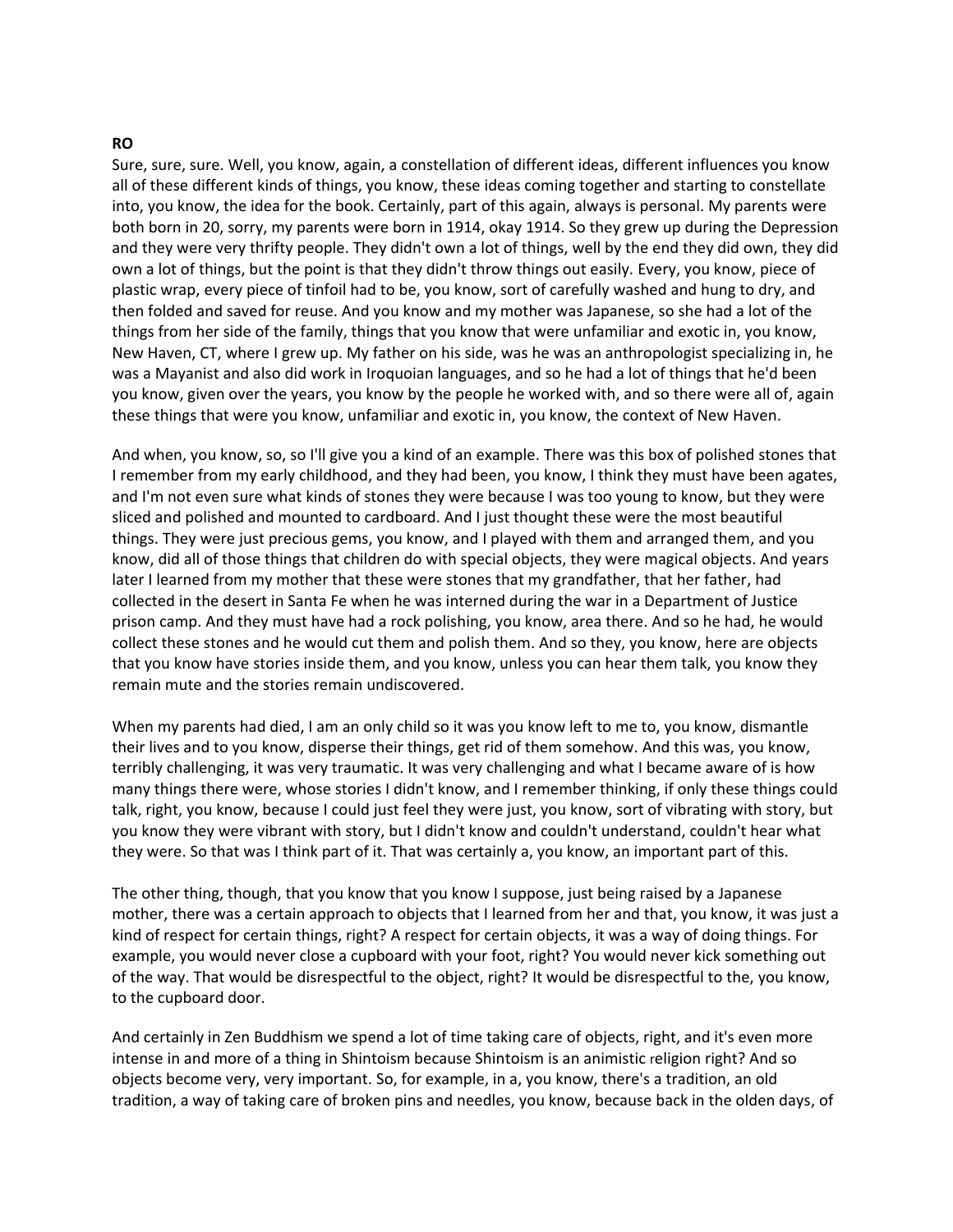course, you know pins and needles were handmade, and so they were precious objects, you know, they were hard to come by, and they were probably quite expensive. And so if you had a needle that served you well over, you know, over the many years that you owned it and it finally broke, you wouldn't just throw it out, you would save it right? And then once a year, you know, the local Shinto shrine would have a special day where you could bring your broken needles and pins to the shrine. On the altar they would have a big block of tofu, right? And so you would take your pin, your broken pins and needles, and you know, insert them into the block of tofu so they could have a soft resting place, right? And then at the end of the, you know, at the end of the day, you know they would have a ceremony where you know, wherein you could kind of express your gratitude. And then, you know, the pins and needles would be taken away and disposed of, away.

And so this is, you know, I think exactly what Marie Kondo is evoking, right, or invoking when she talks about how, you know, if you have a pair of socks that have literally worn themselves out taking care of your feet and keeping your feet warm, you wouldn't just throw them away, right? It would make you feel bad to throw them away, right? Because you have an attachment, you have a relationship with those socks, and those socks have served you. And so if you're having trouble throwing things away, you know her remedy for that is to take a moment, pick up the socks, appreciate them, feel gratitude, and then throw them away, right? So it's acknowledging the relationship that you have with these objects, right? And you know, I think that's a very beautiful relationship to have. It's a very beautiful, it takes like a minute. It takes less than a minute. It takes a few seconds, but it acknowledges something that's very important and I think if we had more of that kind of sensibility, you know, operating in, you know, in our world today we might not be, as you know, in the pickle that we're in now, right? You know, I think, you know, I mean, planned obsolescence is really sinful, you know.

#### **EH**

It's amazing to hear the voices of these objects, to hear them, you know, complaining about how we make them and how we treat them. The other important voice that we hear in *The Book of Form and Emptiness* is the book itself, the actual book that we are reading. I wonder if you might tell us a little bit about the materiality of language in your work.

### **Ro**

One of the, you know, I think one of the things that was, you know, very interesting to me, was you know how would a book speak? Right, and the book, who is the narrator of the book, because it's a book, has a kind of almost self-referential relationship with language. And so there are things like, I remember during the copyediting, there were places where there were, for example, internal rhymes that I normally would have edited out in order to not distract the reader from the realism of what is happening in that scene. But in this case I decided to let, to allow, you know the internal rhymes to, you know, to stay, and I remember the copy editor was pointing them out and I remember studying all of them, you know, because it was intentional, you know it was intentional to kind of have that sort of awareness, that self-referential awareness of language be part of the experience of reading it.

### **RE**

And it seems like there's also in addition, not that these are unlinked, in addition to that, self-referential awareness of language, the book also has a self-referential awareness of narrative structure.

### **RO**

It does, and so does Benny for that matter.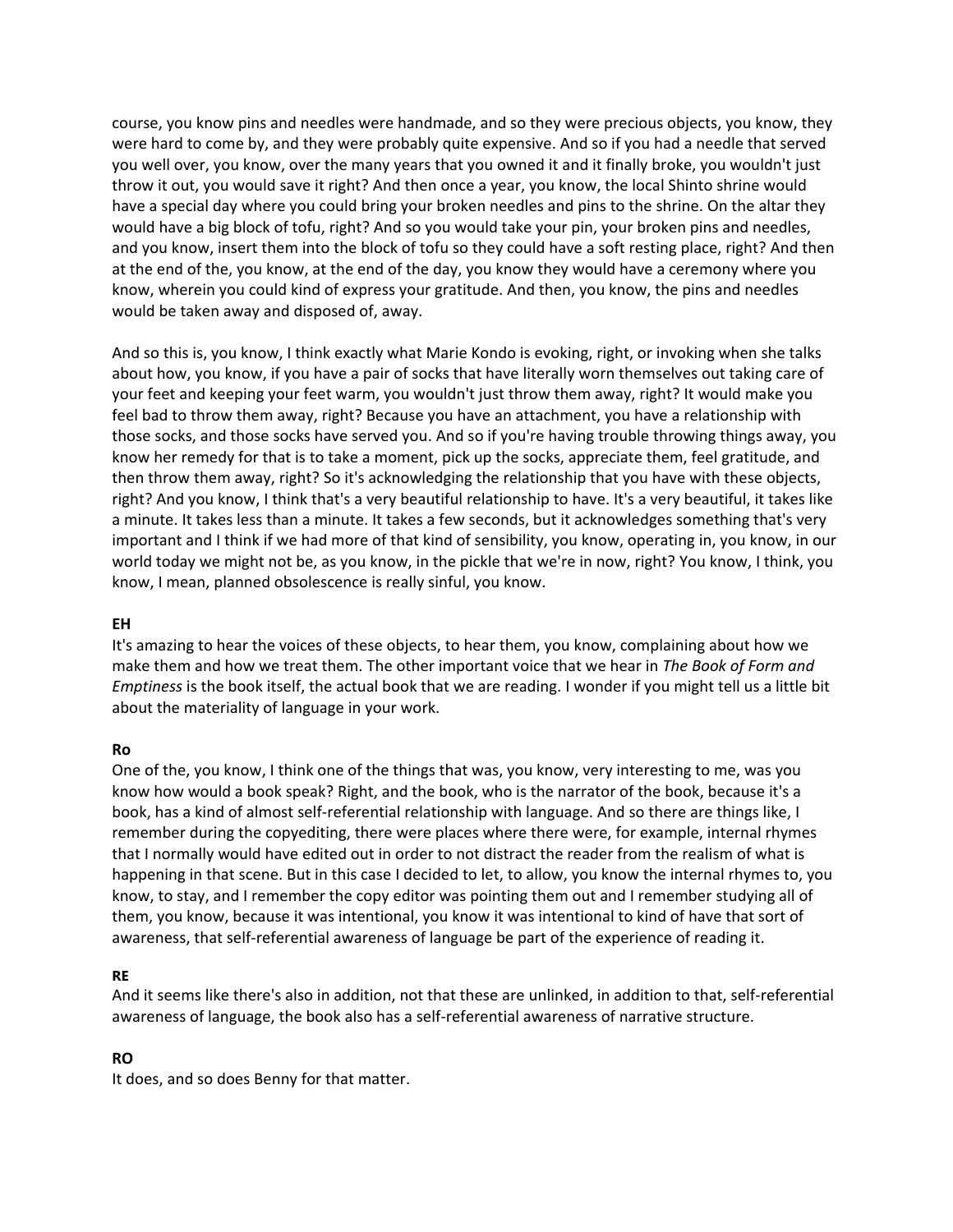### **RE**

Yes, I'm thinking about that wonderful scene, I'm gonna pull it up now, where near the end of the book, you know, without spoilers, right. They talk together, Benny and the book about how to end the story.

# **RO**

Yeah, yeah.

# **RE**

And it really sort of was a question that I, as a reader had been wondering myself up to that point. Because your books are so capacious, and so you know ambitious and courageous and the scale of narrative they take in spatially, you know, and also kind of ethically, you know, there's this, there's a real chance in your books that things aren't going to work out for these characters, or for any of us in fact, right?

# **RO**

Yeah, yeah.

# **RE**

The book itself seems to address that with Benny right? When as a reader, you're beginning to wonder that yourself.

# **RO**

Yeah, yeah, yeah, yeah, yeah, yeah. Well, the book is very aware that things can go off the rail with a book at any moment, right, you know the book is painfully aware of this, yes, because it's a book, right? It knows, right?

# **RE**

So we, so this is actually sort of our, as we come to the close of this conversation, I wanted to ask you about closure. How, what your sort of, you know, anything from your theory of closure in the contemporary novel to how closure works in in your writing of your books.

# **RO**

Well, I think endings are really hard and you know, I read so many books that I think, in a way that's not satisfying in one, you know for one reason or another and you know I have a specific, what, ambition, when it comes to ending books. You know, when you're writing a book, it's like you're, you know, you're opening all these, you know, you're opening all these threads, right? All of these threads, threaded conversation, threaded ideas, threaded conversations, threaded themes, threaded images. You know, you're just kind of casting these threads out, right, and then at the end you know my feeling is that I want to, you know, I do want to bring these threads, you know, kind of weave these threads back together again in some way or another, formally, okay. And this is a formal because I think that if you, if a reader is frustrated on the formal level, then that's where the mind stays, right. So, it seems to me that if you can tie up the loose ends formally, then what that but, leave the kind of conceptual, or the ethical, or the bigger philosophical questions open, then you know, you free the reader from their, you know, kind of, you know, our niggling concern about, you know, about form to do, you know, to continue thinking about, right these other bigger questions that the book has taken on right, that the book has been grappling with and I think it's really important not to resolve those, right? You know, those are the questions that you want to, I think leave open, right?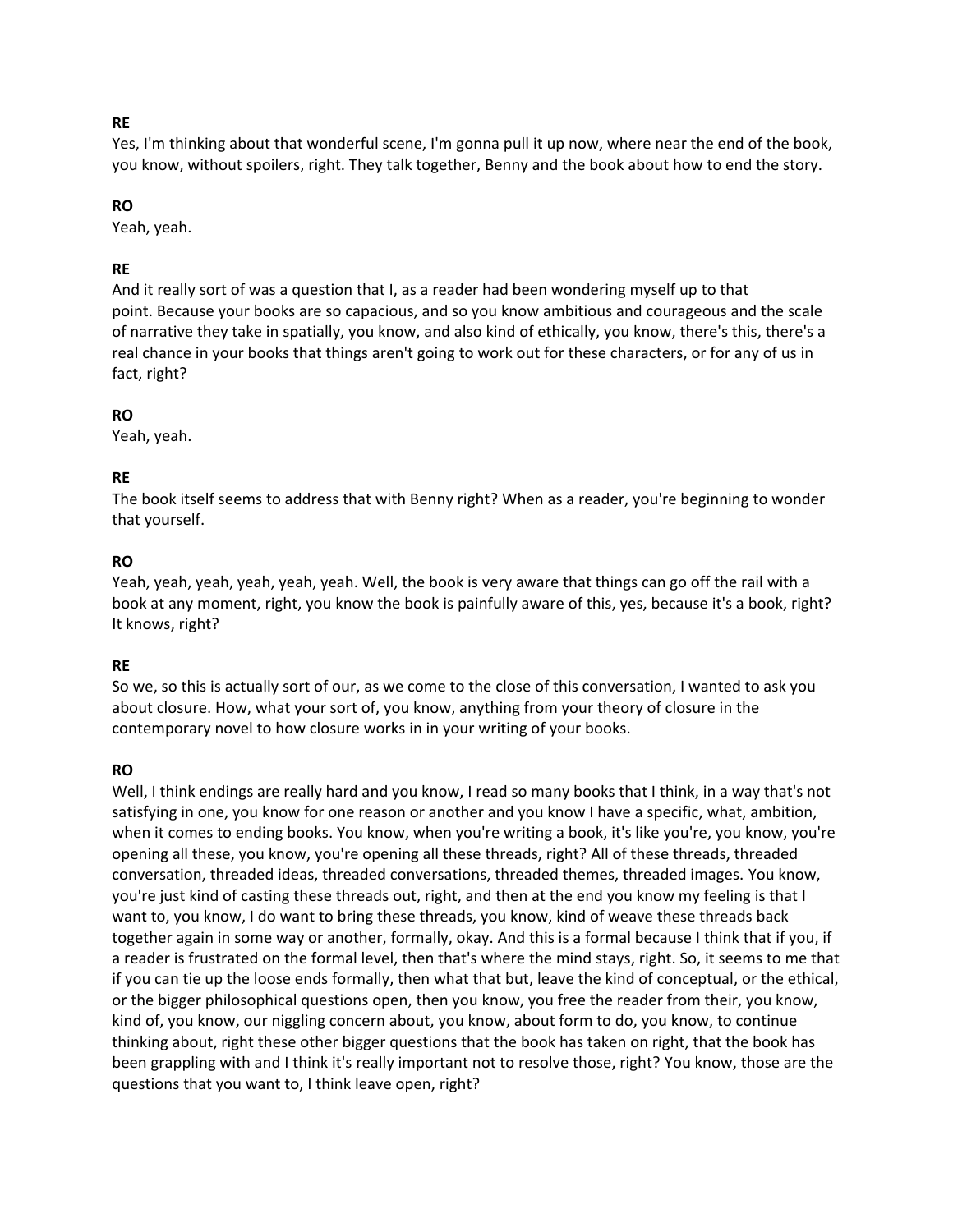And so that's been something that I've been very conscious of in all of my books. I think all of the books have similar kinds of endings, in that you know the, I hope, anyway, that you know, that's what I was trying for, you know, that the questions remain open even as the, you know the form is, so again, it's form and emptiness, right? The forms are resolved and the, you know, the larger kind of questions are allowed to reverberate.

### **EH**

I love that image of formal closure on your part as writer, liberating the readers to sort of go forth into the real world and be both free, you know, from what you said, the niggling concerns of form, but also be free to think about all the questions that the text has raised over the course of the 500 pages that one has just completed reading. I really love that image.

### **RO**

Exactly, exactly.

# **EH**

So that, there could not be a better way to bring this conversation to an end. So, but before I do that, I have to open up a formal question, which is this shared question that across the Novel Dialogue podcast that we are asking all of our novelists, and so it's going to be a little bit out of the blue, but maybe not so terribly out of the blue, because in some ways we've been talking about skills, skill sets and practices, you know whether that is film editing or, you know, Buddhist practice or even like decluttering our homes. So, the question is this: if you could suddenly have a new talent or a new skill set, what would you choose?

### **RO**

So many things popped to mind, there because I think I'm kind of greedy. I think the serious answer to that is musical composition, right. I, to my mind, I can't think of anything I would rather do, including writing than, you know, be able to do serious musical composition, you know, and I'm talking large scale orchestral, you know, because, you know, why not be ambitious. So, and that's I think because music to you know, to my mind is the perfect, you know, it's the perfect expression of form and emptiness, right? Music would, music could not exist without silence.

The second thing I was thinking about, however, and I don't know, you know when I think about this, I think maybe this should be first is rock climbing. I wish that I had started rock climbing when I was a kid, and it's something I've recently started you know doing. But then the pandemic shut everything down. You know if I could be a world class rock climber, you know, that's pretty, that's pretty cool. So that would be the second.

# **EH**

Lovely, I have this image of you climbing a rock wall with an orchestra behind. And timing your moves with--

# **RO**

Exactly, exactly.

# **EH**

--with the dynamics and the tempo.